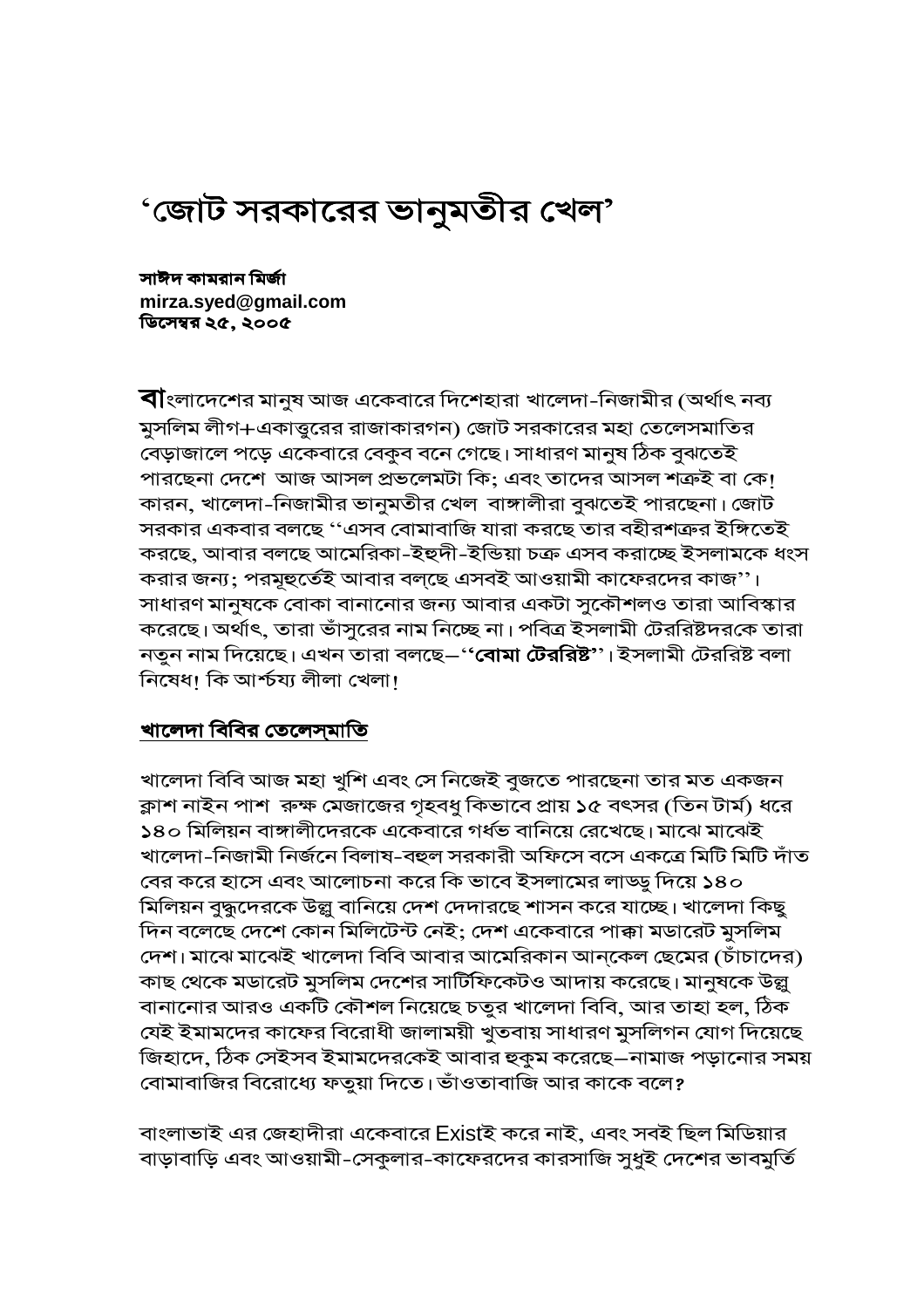নষ্ট করার জন্য। তারপরের ঘটনা সবারই জানা। জেহাদিদের একটু সামান্য ধাক্কা (অর্থাৎ ঠেলা) খেয়ে এবং আঙ্কেল ছেমদের একটু চোখ রাঙ্গানী খেয়ে আবার সুর পাল্টিয়ে বলতে শুরু করল–মিলিটেন্টদেরকে একেবারে ধংস করব, বাংলাভাই, গালিব, শায়খ রহমানদেরকে ধরব, সবাইকে জেলে পুরব ইত্যাদি, ইত্যাদি। কিছুদিন বাঙ্গালীদেরকে উল্লু বানানোর জন্য কিছু Lower level এর জেহাদীদেরকে পাক্রাও করে ইসলামী বোমাবাজি কিছুটা কমিয়ে এনেছে এবং জেহাদীদের গার্জেনদেরকে (**জামাতী ওয়ারাসাতুল আম্বীয়াদের)** কানে কানে বলেছে যে তোমরা জেহাদী বাদর নাচ কিছুদিনের জন্য বন্দ্ধ রাখ আমি আওয়ামী হারামীদেরকে একটু সাইজ করে নেই। দেশের বুদ্ধ পাবলিক যেই না একটু তাদের হৈচৈ কমিয়ে এনেছে, অমনি সঙ্গে সঙ্গে আবার শুর পাল্টিয়ে পলটনে দাড়িয়ে বিরাঙ্গনার মত বলতে শুরু করেছে—এসব বোমাবাজি আওয়ায়ামী কাফেরদের কান্ড; এবং আমরা মোটেই সয্য করব না, আমরা আওয়ায়ামী কাফেরদের বিরোধ্যে **sedition** মামলা করব। কি আর্শয্য লীলা খেলা। ধরতে বলি তাকে ধরে বসে। আমাকে।

কোথায় বাংলার মানুষ আশা করেছিল যে খালেদা বিবি মিলিটেন্টদের বিরোধ্যে হুমকি দিবে; তা'না করে খালেদা বিবি উল্টো বিরোধী পার্টিকেই হুমকি দিয়েছে রাষ্ট্রবিরোধী মামলা দিবে। অর্থাৎ, যারা মার খেয়েছে তাদেরকেই আবার আরও বেশি মারের হুমকি দিয়েছে খালেদা বিবি। ইনশায়াল্লাহ তায়ালা, আমি হলফ করেই বলতে পারি, কিছুদিন ঘাপটিমেরে বসে থেকে ইসলামী জিহাদীরা আবার শুরু করবে মহাউল্লাসে বোমাবাজি। কারন খালেদার কাছে তারা আরও বেশি আশ্বাসই পেয়েছে এবং বুঝতে পেরেছে যে বোমাবাজদেরকে রক্ষা করার জন্যই খালেদা আওয়ামীদেরকে হুমকি দিয়েছে। বাংলার মানুষ কি এখনো খালেদা বিবির ভানুমতীর খেল মোটেই বুঝতে পারছেনা?

## একাত্তুরের পরাজিত রাজাকার

একাত্তুরের যুবক রাজাকার (যারা বন্দুক হাতে যুদ্ধকরেছিল মুক্তিদের বিরোধ্যে এবং যারা বাঙ্গালী যুবতিদেরকে ধরে পাক সেনাদেরকে গনিমতের মাল উপহার দিয়েছিল) তারাই হল এখন বেশ কয়েকটি ইসলামি দলের বাঘা বাঘা নেতা; অর্থাৎ, বাঙ্গালী ওয়ারাসাতুল আম্বীয়া (নবীদের প্রতিনিধি)। তারাই আজ সবচেয়ে আর্শয্য ভানুমতীর খেল দেখাচ্ছে। পুলিশ যাদেরকে এরেষ্ট করছে, তারা সবাই হল নূরানী চেহারার–মোল্লা, মৌলবী, মাওলানা, মুফ্তি, ইমাম, হাফেজ, মাদ্রাসার ছাত্র বা শিক্ষক, অৰ্থাৎ একেবারে খাটি বা পাক্কা মুসলিম। এবং তারা সবাই অকপটে স্বীকার করছে যে তারা আল্লাহর আইন কায়েম করার জন্যই জিহাদে নেমেছে এবং ইনসশয়াল্লাহ বাংলার পবিত্র মাটিতে আল্লাহর আইন কায়েম করেই ঘরে ফিরবে। তারা আরও বলছে যে তাদের সঙ্গে জড়িত আছে জোট সরকারের অনেক বড় বড় নেতা, মিনিস্টার, এম, পি। এরা আরও স্বীকার করছে যে তারা সবাই জামাত-শিবির করে বা করত, শিবিরের সঙ্গে জড়িত ইত্যদি। এবং এদের ৯০%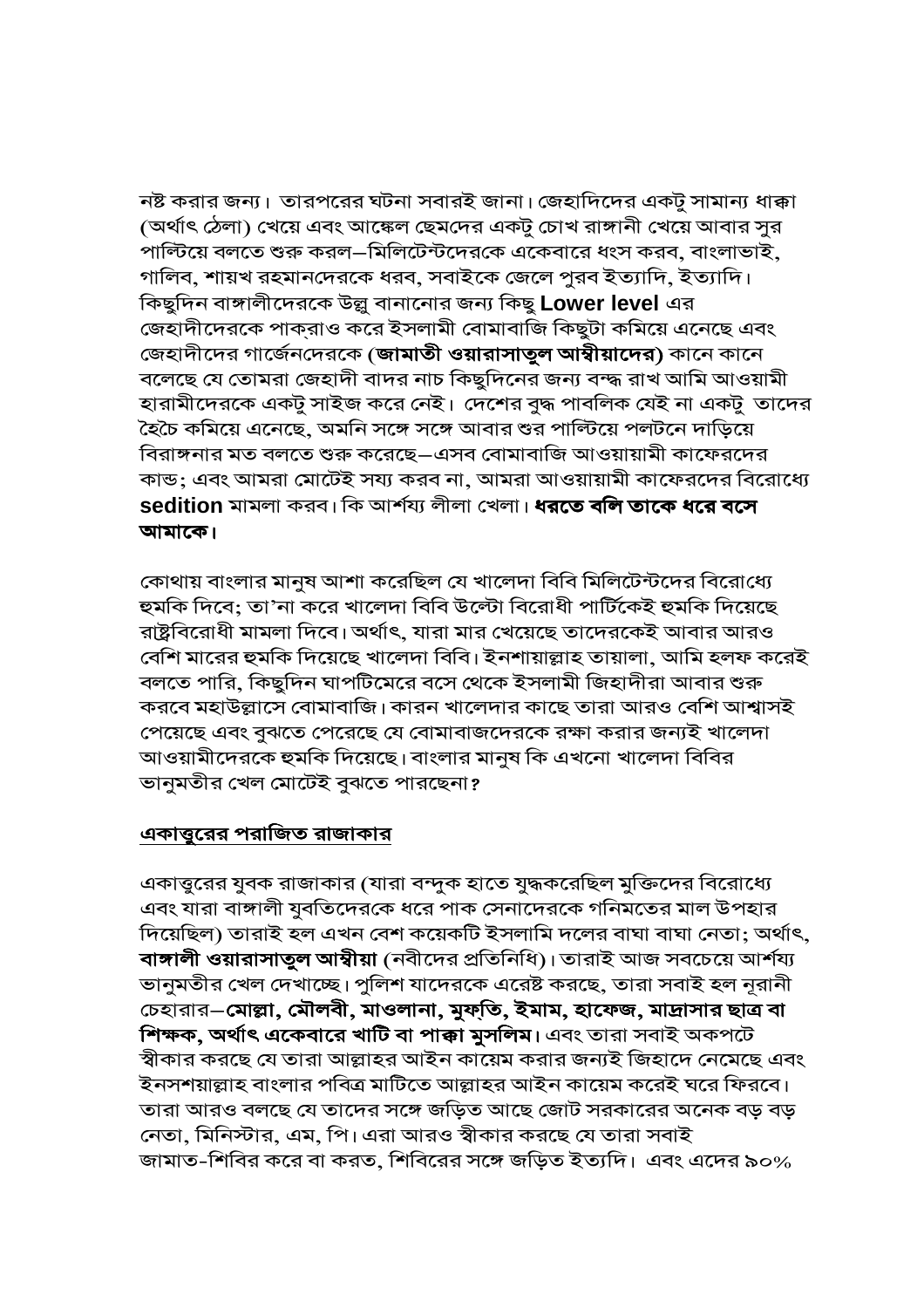হল কওমি মাদ্রাসার ছাত্র বা শিক্ষক।

কিন্তু মজাটা হল–**জামাত** বলছে আমাদের সঙ্গে এইসব বোমাবাজদের কোন সম্পর্ক নেই; মোটেই আমরা এদেরকে চিনি না। তবে আমরাও গত ৩০ বৎসর ধরেই ( অর্থাৎ, আমাদের পেয়ারা দোস্ত জেনারেল শহীদ জিয়া আমাদেরকে বাংলা *দেশে ঢুকার সার্টিফিকেট দেওয়ার পর থেকেই*) আমরা আমরন যুদ্ধ করছি এ পাক বাংলায় আল্লাহর আইন কায়েম করতে।

আমিনী (*ইসলামী ঔক্যজোটের বড় ওয়ারাসুতুল আম্বীয়া*) বলছে আমাদের সঙ্গে এইসব জেহাদীদের কোন সম্পর্ক নেই; এরা সবাই ইসলামের বিরোধ্যে কাজ করছে। কিন্তু আমরাও বাংলার মাটিতে আল্লাহর আইন কায়েম করব। কিন্তু খবরদার, আমাদের কওমি মাদ্রাসায় হাত দিলে দেশে জিহাদের আগুন ধাও ধাও করে জল্বে।

আহ্লে হাদিসের মোল্লা ফজলুল হক বলছে এইসব সুসাইড বম্বারদের সঙ্গে আমাদের কোন সম্পর্ক নেই; শান্তির ইসলাম মানুষ হত্যা সাপোর্ট করে না। কিন্তূ আমরাও আল্লাহর আইন কায়েম করার জন্যই লড়াই করছি এবং আমরা এই সবুজ বাঙ্গালার মাটিতে আল্লাহর আইন কায়েম করব এবং বাংলাকে আফগান বানাব ইনসায়াল্লাহ।

## প্রশ্ন হল–আল্লাহ কত প্রকার এবং কি কি?

এখন কথা হল–এইধুর্ত একাত্তুরের পরাজিত মোল্লারা ভিন্ন ভিন্ন নামের দল করে (বাংলার মানুষকে ফাঁকি দেবার জন্য) <u>তারা সবাই একে একে বলে যাচ্ছে যে তারা</u> <u>এদেশে ইসলামি শারিয়া বা আল্লাহর আইন কায়েম করার জন্য পবিত্র জিহাদ বা</u> লড়াই করছে। অথচঃ সারা দেশে যে 'জেএম বি 'নামের দলের ছায়ায় থেকে জিহাদীরা দেদার বোমাবাজি করছে, সুইসাইড বোমা মারছে, কোর্টের জজ, ওকিল, পুলিশ, সাধারন নিরীহ মানুষ হত্যা করছে এবং তারা সবাই প্রকাশ্যে বুলম্দ্ধ আওয়াজ তুলছে যে আমরা আল্লাহর আইন কায়েম করার জন্য জিহাদ করছি। তাদের কাছে পাওয়া যাচ্ছে মাওলানা ছাইদীর জালাময়ী কাফের বিরোধী জেহাদী জোশের ওয়াজের কেসেট এবং বিভিন্ন ওয়ারাসাতুল আম্বীয়াদের লেখা জেহাদী পুস্তৃক—**তারা কারা? কোন আল্লাহর কথা বলছে তারা?** তবে কার কথা ঠিক**?** বাংলার মানুষ আজ কাকে শত্রু এবং কাকে মিত্র মনে করবে?

# <u>বাঙ্গালি বুদ্ধিজীবী</u>

ঔদিকে ইসলামের হাতে চরম মার খাওয়া, কিন্তূ তবুও ইসলাম লাভার (*পরকালের* ছ*ওয়াবের আসায়)*, বাঙ্গালী বুদ্দিজীবীরা চিল্লাচ্ছে যে ইসলাম হল শান্তির ধর্ম; ইসলাম সুসাইড বোম মারা সাপোর্ট করে না, এইসব জেহাদীরা ইসলামের বদনাম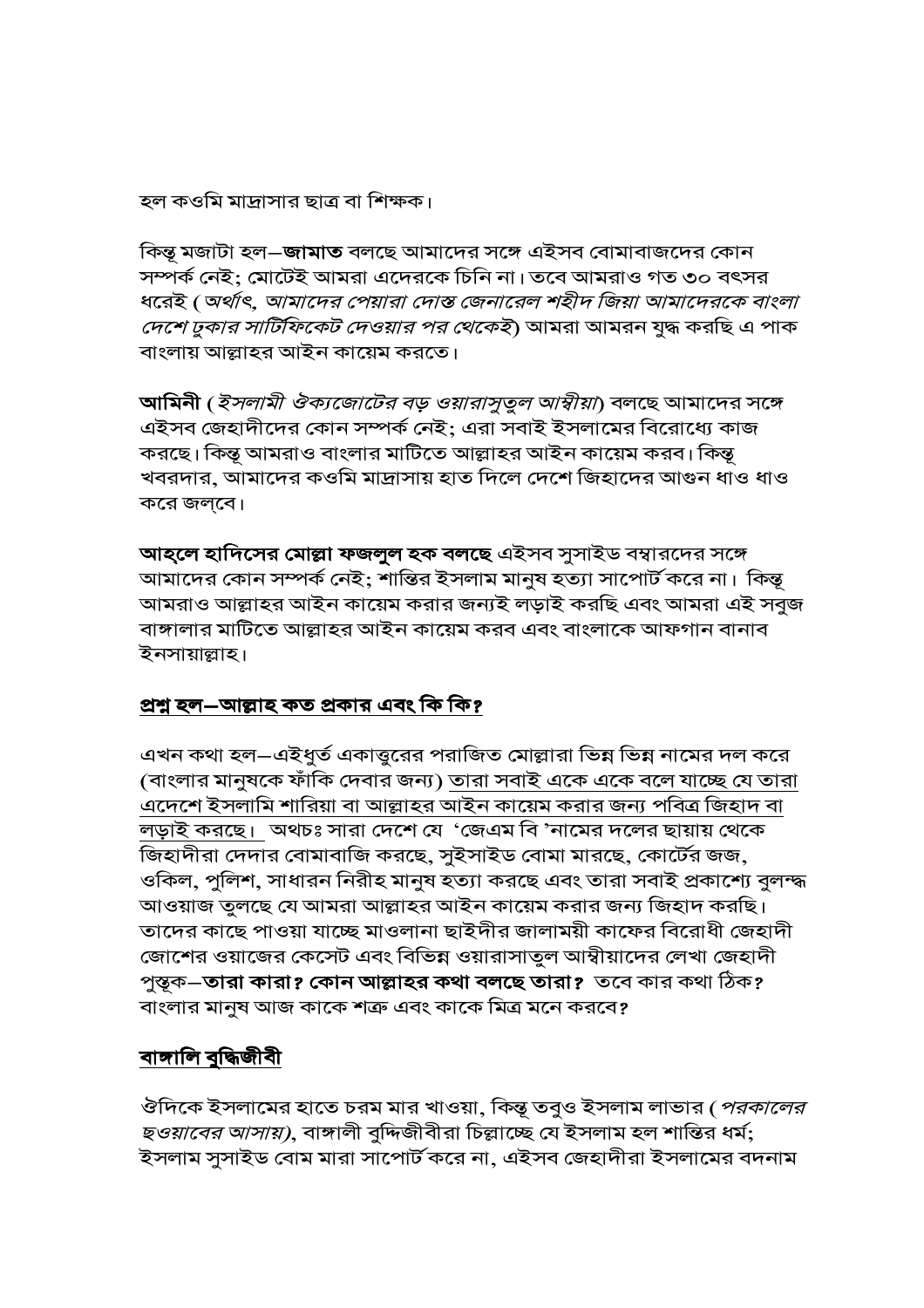বিরোধী দল) রাজনৈতিক নেতারাই সবাই তার স্বরে চিল্লাচ্ছে–ইসলাম এইসব সুইসাইড বোমা এলাও করে না; ইসলামে মানুষ হত্যা একেবারে সাপোর্ট করে না; এরা ইসলামের বিকৃতি করছে, শান্তির ধর্মের বদনাম করছে ইত্যাদি, ইত্যাদি।

## <u>সাধারণ আমজনতা</u>

ঔ একই কথা বলছে সাধারন আমজনতাও। ইসলাম শান্তির ধর্ম। ইসলাম মানুষ হত্যা সাপোর্ট করে না মোটেই। ইসলাম একাবারে ধোয়া তুলসি পাতা, আমাদের পেয়ারা নবী ছিলেন বিশ্বের সেরা দয়ালু , জীবনে একটিও মিথ্যা কথা বলেন নাই, একজন মানুষও হত্যা করাত দুরের কথা; একটি মশাও হত্য করেন নাই। ভাবখানা যেমন এরা সবাই একেক জন কোরানে হাফেজ বা কোরানের সবটুকুই বুঝে ফেলেছে। তোঁতা পাখির ন্যায় বলে যাচ্ছে–ইসলাম শান্তির ধর্ম।অথচঃ ইতিহাস সাখ্য দেয় যে ইসলাম ছিল চরম অশান্তির ধর্ম, মানুষ হত্যার ধর্ম। দয়াল নবী নিজ হস্থে মানুষের কল্লা কেটেছে।

## <u>চরম গোলক ধাঁধায় বাঙ্গালীরা</u>

হ্যা, বাংলাদেশের মানুষ আজ চরম গোলক ধাঁধায় পড়েছে। কিন্তু এইসব বর্ণো চোরা মোল্লারা বিভিন্ন নামের ছদ্যাবরনে থাকলেও রসুনের ন্যায় তাদের সবার গোড়া একটাই।আর তাহা হল পবিত্র খাটি ইসলাম বা কোরান।আমি পুর্বেও বলেছি–**''নামে কি বা আসে যায়''**। এই ভিন্ন ভিন্ন নামের ইসলামী দল সৃষ্টি আসলে মানুষকে উল্লু বানানোর জন্য। তারা সবাই চাচ্ছে দেশে ইসলামী আইন অর্থাৎ ৭ম সেঞ্চুরির শারিয়া আইন কায়েম করতে। আর সে কাজে সবচেয়ে বেশি সাহায্য করছে বিএনপি নামক আধুনিক মুসলিম লীগ। এই পৃথিবীতে একটাই কোরান, একই হাদিস, এবং একটাই শারিয়া আইন বা হুদুদ আইন। এইসব বিভিন্ন নামের ইসলামী মোল্লারা সবাই চাচ্ছে ঔ একই শারিয়া বা হুদুদ আইন কায়েম করতে যাহা এই দুনিয়ার মানুষ দেখেছে আফগানিস্তনে তালেবানদের ইসলামী খেল। শারিয়া আইন এক এবং তার রূপ এক। পৃথিবীর যেই দেশেই এই ৭ম সেঞ্চুরির অসভ্য বেদুইন আইন কায়েম হবে তার স্বরূপ হবে এক এবং অভিন্ন।

## <u>ইসলামকে কে ভাল বুঝে বা জানে?</u>

একটা প্রশ্ন আমি করতে চাই সেইসব বাঙ্গালী আমজনতার (উল্লুদের) কাছে। তারা তাদের চোখের সামনে দেখতে পাচ্ছে–যে যারা বোমাবাজী করছে তারা সবাই (১০০%) হল নুরানী চেহারার–মোল্লা, মৌলবী, মাওলানা, মুফ্তি, ইমাম, হাফেজ, মাদ্রাসার ছাত্র বা শিক্ষক, অর্থাৎ একেবারে খাটি বা পাক্কা মুসলিম। তা'হলে আসল প্রশ্ন হল–খাটি ইসলাম কারা জানে? উপরোক্ত মোল্লাগন, নাকি সাধারন বাঙ্গালী বা বাঙ্গালী বুদ্ধিজীবীরা? আর একটি প্রশ্ন বিবেচনা করলে ব্যাপারটি আরও পরিস্কার হবে। আচ্ছা ভাইসব বলুন ত—সা**ধারণ মানুষ বা**